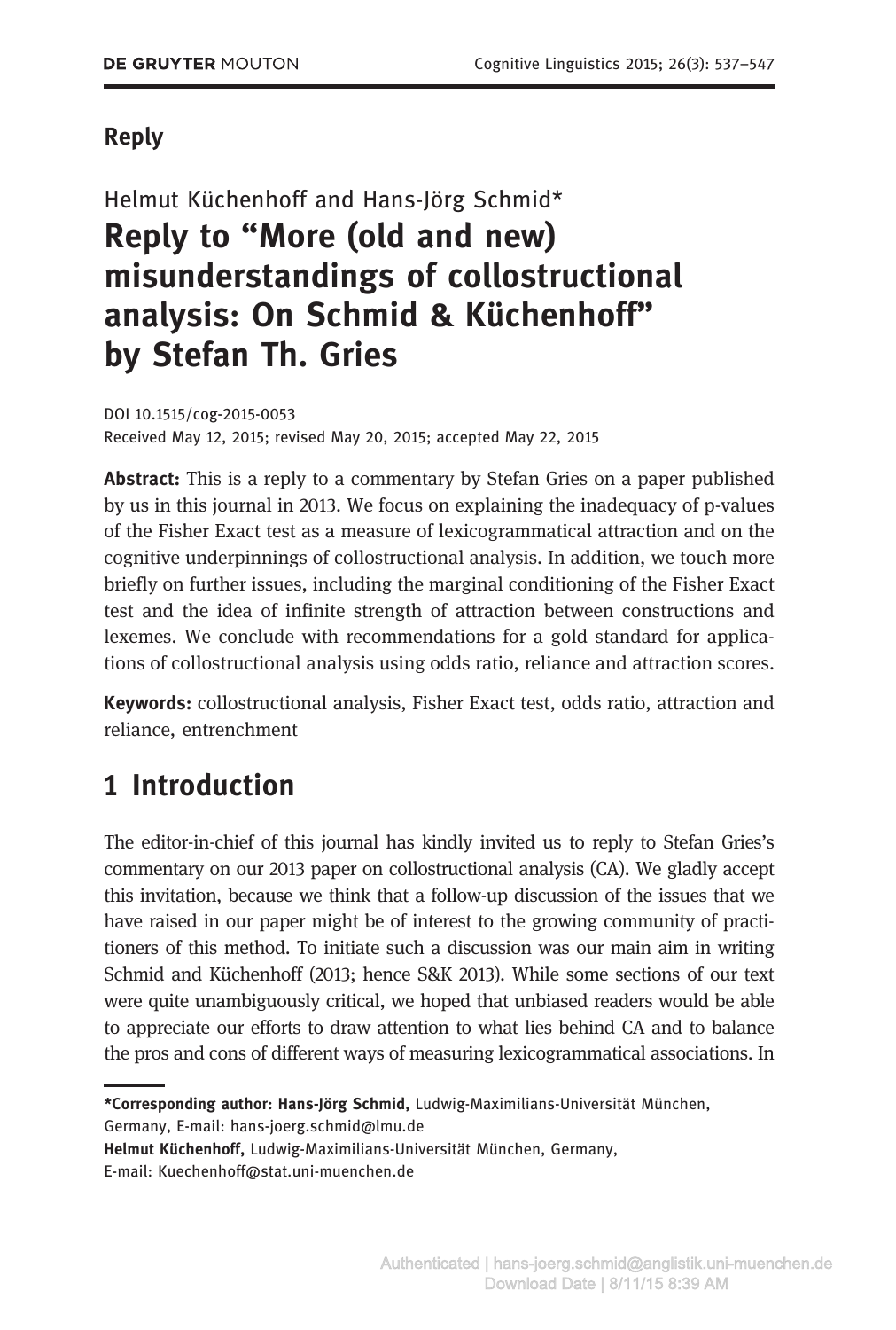the "concrete recommendations" at the end of our paper, for example, and also in the intermediate summary in Section 3.6, we weighed the power and problems of different approaches, directing readers' attention not only to potential pitfalls of existing practices, but also to shortcomings of the alternatives we suggested.

Our reply falls into four main parts. Following this introduction, Helmut Küchenhoff will respond to the major statistical issues discussed in S&K (2013) and Gries's commentary in this volume. In the third section, Hans-Jörg Schmid will focus on linguistic, especially cognitive-linguistic issues. The paper ends with a short joint conclusion formulating a gold standard for future applications of CA and highlighting points of agreement between Gries and ourselves. To make it quite clear right from the start, we do not intend to reply to every single point of criticism that Gries levels, but will focus on the main issues.

# 2 Helmut Küchenhoff: The statistician's perspective

In my part of this joint reply to Gries's commentary I will first respond to the main statistical aspect of his criticism. In particular, I want to make clear why the use of the p-value of the Fisher Yates Exact test (FYE) as an association measure is not adequate. In my view, the odds ratio (OR) or log odds ratio (log OR) are excellent alternatives, and, if one has problems with filling the notorious cell d, so is the use of the measures of reliance and attraction. In the second part, I will address some minor points of Gries's criticism.

### 2.1 Measurement vs. measurement error

On the one hand, Gries repeatedly points out that there are many options for measuring the strength of collostructional associations (this issue, Section 3.1), and these have for a long time been offered as options in his R-script. On the other, however, he devotes considerable room to insisting that the p-value of FYE remains superior to other measures after all (Gries, this issue, Section 3.3.2). I cannot agree with this view. The main problem in using FYE is that it confounds two aspects of scientific measures that must not be confounded: the aspect of measuring itself, and the uncertainty about the measurement, i.e., the measurement error. This difference is of course well understood by Gries, as becomes obvious in these quotes taken from his commentary:

… as a significance test, [FYE] can distinguish between identical effect sizes by weighing those that are based on more data more heavily (Gries, this issue, Section 3.3.2)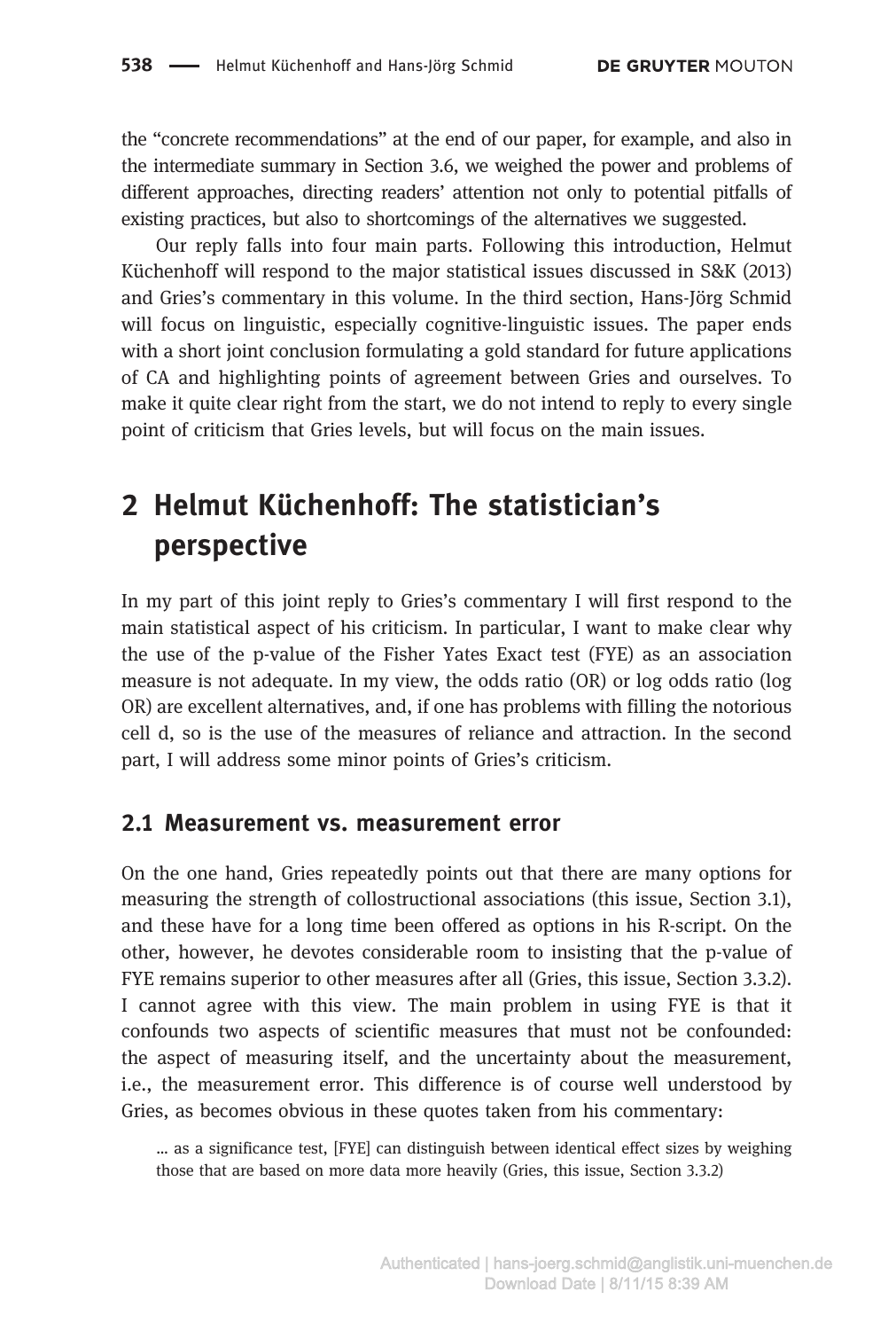An FYE would assign more importance to a reliance value of 0.2, if it is based on 100 out of 500 rather than 1 out of 5 instances because, in the former case, the finding is likely more robust … (Gries, this issue, Section 3.3.2).

I agree entirely with the statement that one would have a stronger trust in a result that is based on more data than in one based on less. What must definitely not be claimed, however, is that the association between lexemes and constructions is higher because it is based on more data. The only correct measure of such associations is effect size; to conflate this with the aspect of the uncertainty of the measurement in one measure is not correct. Let me illustrate this with two measurement issues in other areas.

First, suppose we want to measure the spatial distances between two pairs of equidistant points A and B, and C and D. Assume we first measure the distance between A and B with a very precise instrument which gives us a result of 1km with a possible error of  $+/-0.5$ m. One would say that the distance between A and B is 1.000km. Then we measure the distance between C and D, but this time we do not have the same instrument at our disposal, but have to make do with a much less precise measure, say a person who gives an estimate. Let us further assume that this person comes to an estimate of 1km, but due to the lacking precision of the estimate, the possible error is  $+/-100$ m. To be sure, one would certainly "assign more importance" and would have a stronger belief in the first measurement of the distance between A and B. But would it make sense to claim that the distance between A and B is larger than or in any way different from the distance between C and D?

Second, suppose we want to evaluate the effect of two new drugs. For each drug we conduct a study comparing the drug with a placebo with regard to whether or not their application reduces the risk of contracting some health problem. In the first study, we have 100 participants, in the second study, we have 1000 participants. Assume the results were as rendered in the two parts of Table 1.

For the first drug, D1, the OR is 4, corresponding to a reduction of the risk of having health problems after therapy from 50% (25 out of 50 in the placebo control group) to 20% (10 out of 40 in the target group). The study on the second drug (D2) yields an OR of 1.5 corresponding to a risk reduction from 50% (250 out of 500) to 40% (200 out of 500). This means that the effect size in study 2 is lower than that in study 1; D2 must be credited with a less strong risk-reducing effect than D1. However, the p-values of FYE are  $P_1 = 0.0031$  for the first and  $P_2 = 0.0018$  for the second study. If we relied on p-values alone and thus on the conflation of effect size and sample size, as Gries recommends, then the studies would predict a stronger effect for the second drug, since  $P_2$  is lower than  $P_1$ ,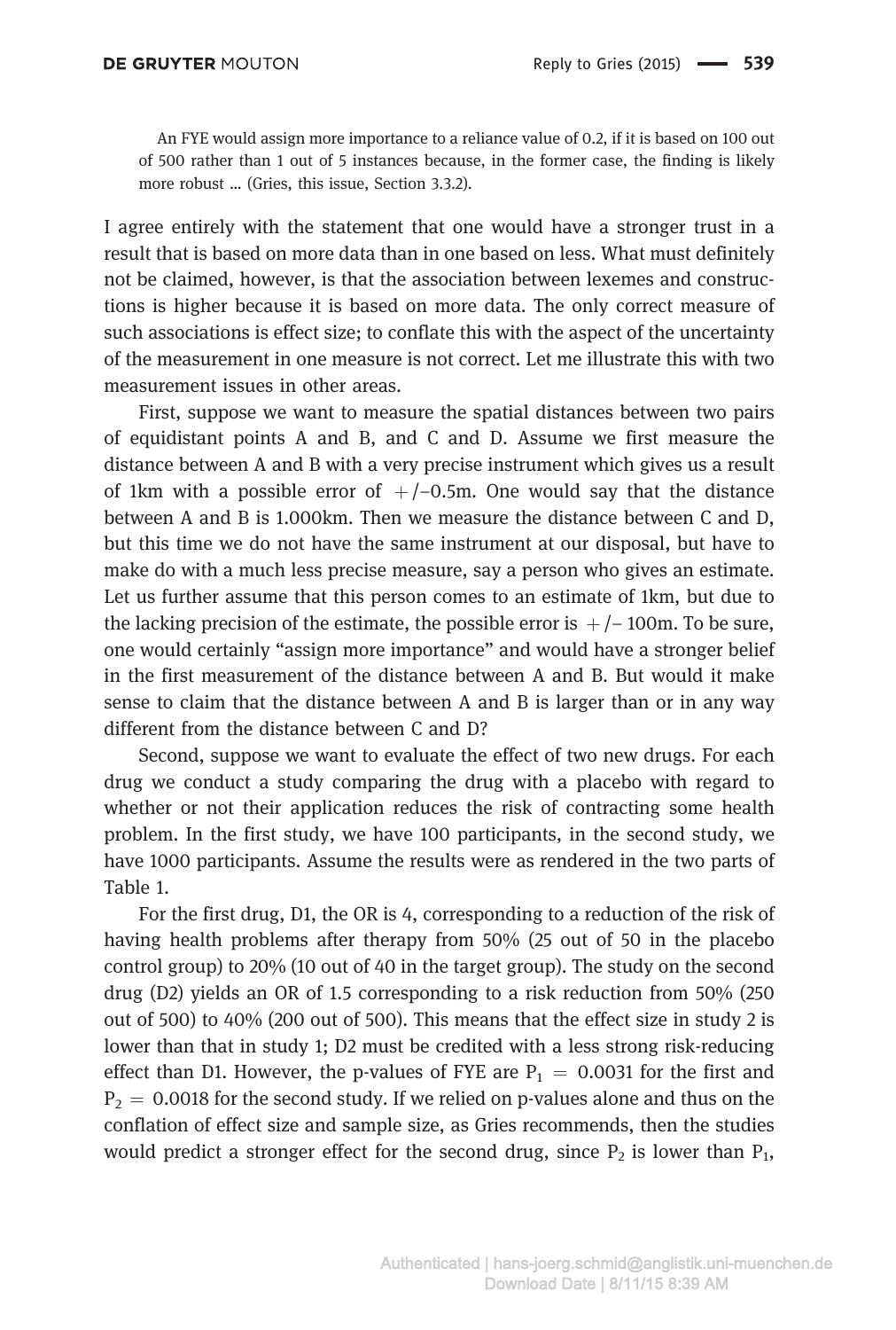a.

**Table 1:** Comparison of two fictive studies ( $n_1 = 100$ ,  $n_2 = 1000$ ) on the effects of two drugs using a placebo control group and a target group.

| ıa.                                         |                                                       |                              |            |            |
|---------------------------------------------|-------------------------------------------------------|------------------------------|------------|------------|
|                                             |                                                       | Drug administered Row totals |            |            |
|                                             |                                                       | Placebo Drug 1               |            |            |
| Outcome after placebo/<br>drug administered | Health problem develops<br>No health problem develops | 25<br>25                     | 10<br>40   | 35<br>65   |
|                                             | Column totals                                         | 50                           | 50         |            |
| $1b$ .                                      |                                                       |                              |            |            |
|                                             |                                                       | Drug administered Row totals |            |            |
|                                             |                                                       | Placebo Drug 2               |            |            |
| Outcome after placebo/<br>drug administered | Health problem develops<br>No health problem develops | 250<br>250                   | 200<br>300 | 450<br>550 |
|                                             | Column totals                                         | 500                          | 500        |            |

even though the actual effect size of D1 is higher than that of D2. This is clearly problematic. Transferring the two tables to the association between words and constructions would result in the conclusion that the data in Table 1(b) indicate a stronger association than those in Table  $1(a)$ . The very fact that the OR is "blind to sample size", as Gries (this issue, Section 3.3.2) correctly puts it, is in my view a necessary condition for its being a good measurement. The aspect of sample size can easily be included by giving confidence intervals for the OR. This should in fact be done, especially if the analysis is based on a small sample.

As Gries correctly states (this issue, Section 3.3.2), there is indeed a high correlation between FYE and OR. However, if that is the case then there is surely no reason not to use the OR or log OR, if it happens to be the correct measure of effect size. Note that this measurement of association has been successfully applied in thousands of medical and epidemiological studies. It has a clear interpretation, as we explained in our paper (S&K 2013: 552–555), because it measures, as its name suggests, the ratio of the odds of the co-occurrence of lexemes and constructions. This is what makes it "straightforward", as we put it, and easy to interpret. In contrast, FYE rankings are neither straightforward nor "descriptive", as Gries claims (this issue, Section 3.4.1), since they do not give effect sizes but include measure error uncertainty.

As a statistician, I would urge empirically oriented linguistic researchers to continue to apply collostructional analysis and use the R-code written and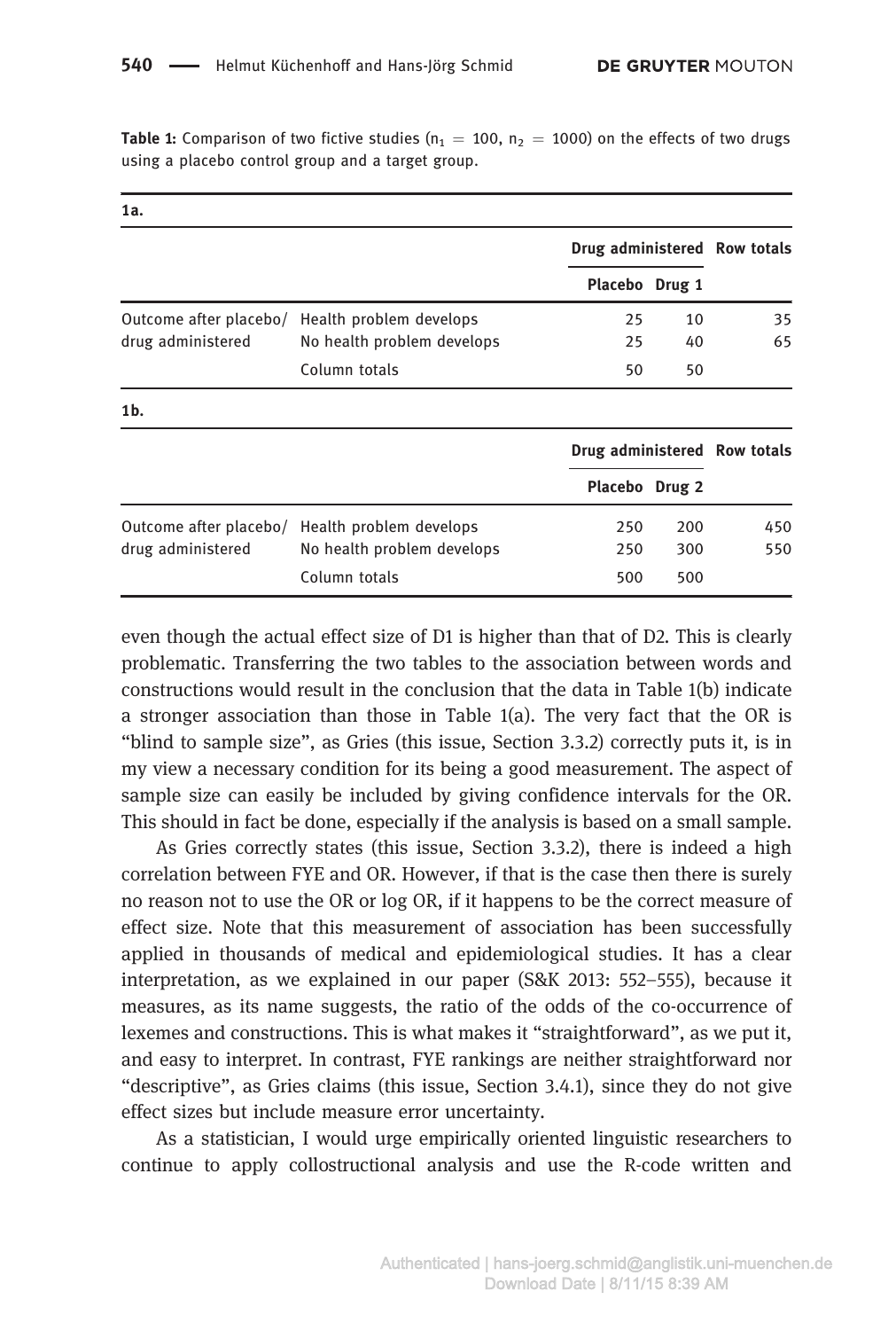provided by Gries, but select OR or log OR for the measurement of collostructional strength. (Just in passing: it would be wonderful if an R-package for collostructional analysis authored by Gries became freely accessible on CRAN, as is common practice in the community.) The use of p-values should be reserved for performing statistical tests when one wants to check specific hypotheses, as is of course also recommended and explained by Gries in his books.

### 2.2 Minor issues

### 2.2.1 Corrections for multiple post-hoc testing

In the context of the more or less automatic rejection of the null-hypothesis when large corpora are used, Gries discusses the value of corrections for multiple post-hoc testing. These issues are not relevant, since they pertain to the theory of testing hypotheses, while we are concerned with a measurement problem here.

### 2.2.2 The randomness assumption and marginal conditioning

Gries (this issue, Section 3.4.1) is right in claiming that FYE does not assume total randomness. The additional problem of FYE caused by marginal conditioning (cf. S&K 2013: Section 3.5 and Table 4), and by the fact that FYE "remains 'blind' to the internal distribution of cells nos. 2, 3 and 4" (S&K 2013: 547) are not taken up by Gries.

## 3 Hans-Jörg Schmid: The linguist's perspective

Like Helmut Küchenhoff, I will begin with a section on what I consider the main issue, viz. the cognitive underpinnings of collostructional analysis, and then deal with a number of minor points more briefly.

## 3.1 Cognitive underpinnings

Here, Gries's main concern seems to be that our discussion of the cognitive underpinnings of collostructional analysis essentially replicates ideas already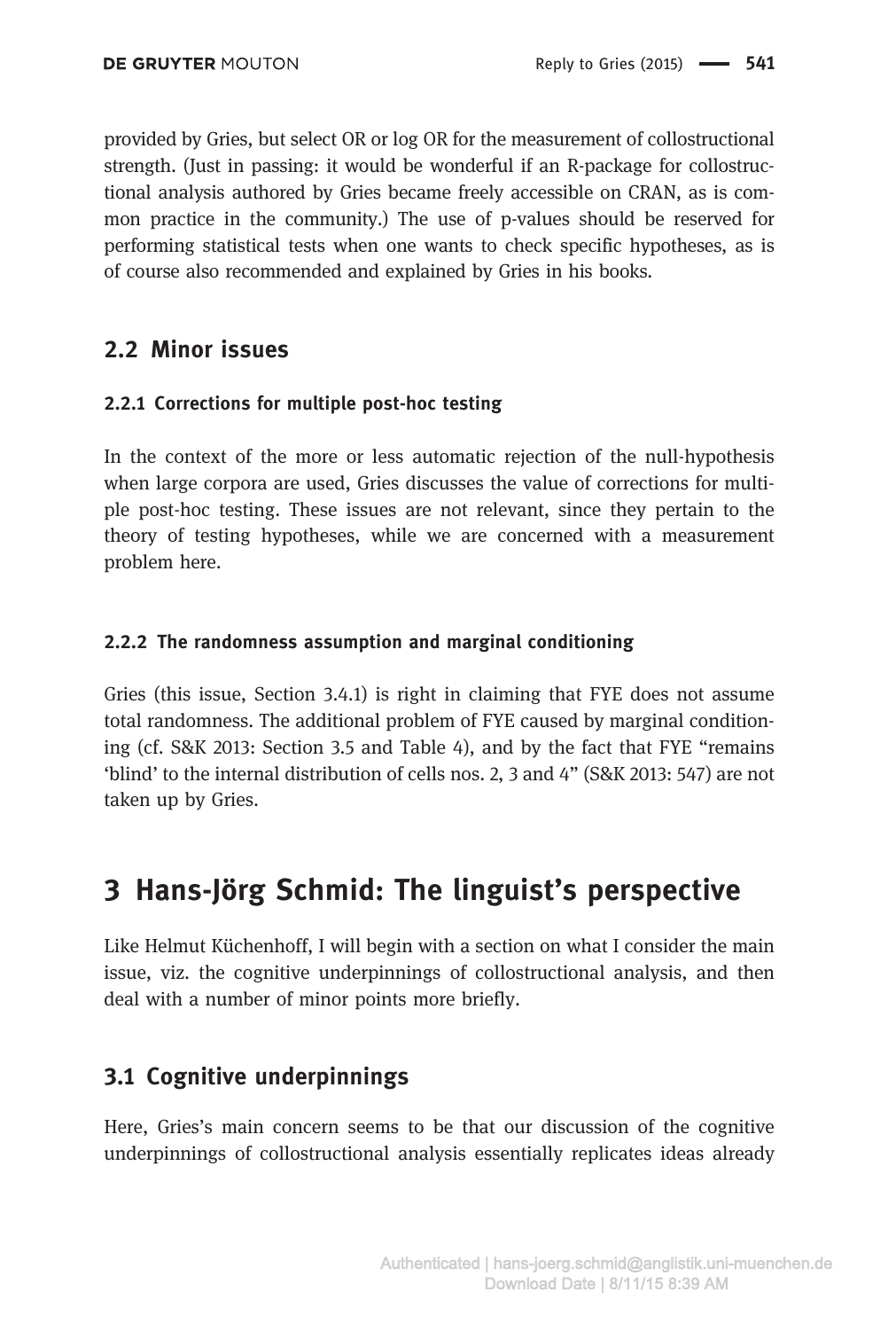published in Stefanowitsch and Gries (2003) and especially Gries (2012), while creating the impression that it is original. This is of course a very understandable concern, which I would like to discuss from two perspectives, a temporal and a content-related one.

As far as the temporal dimension is concerned, yes, it is true that Gries (2012) was published three months before we submitted the revised version of Schmid and Küchenhoff (2013) and that we failed to take notice of it. We believe, however, that our offence is alleviated by the fact that the key elements of the discussion in our 2013 paper are based on ideas published in a paper by Schmid in 2010, which is mentioned neither in Gries (2012) nor in his commentary on our paper.

The content-related dimension is much more interesting and important, of course. Here it emerges that Gries and I have come up with highly compatible ideas on how frequency counts in corpora should be refined to elucidate better what goes on in the mind. We agree that counting and measuring the relative frequencies of co-occurring elements, say lexemes in constructions, can only give a limited amount of information on how these elements are entrenched in the associative networks of speakers. Furthermore, we agree that in addition to this type of syntagmatic relative frequency, quantitative data and statistical analyses are required on (a) the number and dispersion of lexemes occurring in the given construction, and (b) the number and dispersion of other constructions that these lexemes typically occur in, in addition to the target construction. Essentially, Gries (2012) then further argues that all these counts and calculations should be extended to data culled from several corpora, while I emphasize the importance of understanding the pragmatic aspects motivating the relative frequencies found (cf. Schmid 2014). As is typical of Gries's work, his discussion is couched in terms of numbers, scores, tables and statistical analyses and flanked by some ideas and references on implications for language learning and information processing. As is typical of my work, at least as I conceive of it, my discussion in Schmid (2010) and our account in S&K (2013) takes a complementary perspective and aims to show how entrenchment works and to what extent corpus data might be able to elucidate this process. While Gries's (2012) account mainly relies on increasingly complex exemplary contingency tables, the discussion in S&K (2013) is embedded in the wider theoretical context of the different types of associations that lie at the heart of the Entrenchment-and-Conventionalization Model (Schmid forthcoming) and builds on and extends the notions of cotext-free entrenchment, cotextual entrenchment and contextual entrenchment introduced in Schmid (2010) and further developed in S&K (2013) and Schmid (2014). All I can say about this is that I find it very encouraging to see that Gries and I have arrived at similar ideas and look forward to developing them further.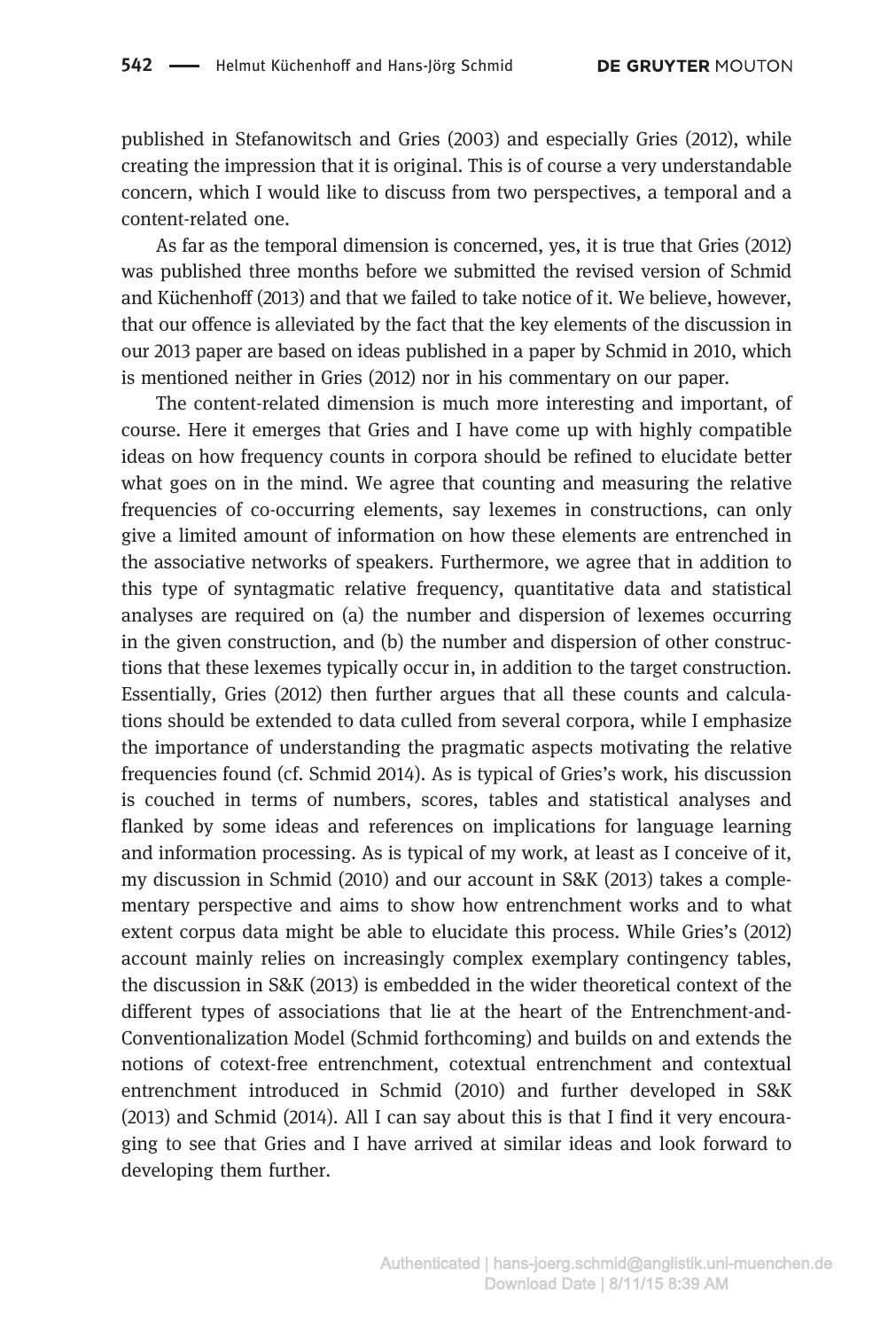### 3.2 Minor issues

### 3.2.1 FYE (revisited) and directionality of association

As a professor of statistics, Küchenhoff naturally has to insist that measurements and measurement errors must be neither confused nor conflated. This does not mean, however, that linguists would not be in a position to accept the ranking of collexemes in terms of FYE as a useful ad-hoc measure of lexicogrammatical associations after all. If these rankings seem intuitively convincing, then why should they be rejected on purely doctrinal grounds, especially if they strongly correlate with measures of effect sizes anyway? Gries's empirical argument for the use of FYE seems to support this:

The top collexemes of the ditransitive according to FYE are give, tell, send, offer, show, cost, test, … whereas those of log odds are give, accord, award, allocate, profit, … I submit that the reader, just like many audiences of talks, would find the former list more appropriate. (Gries, this issue, Section 3.4.2)

I do not think it does, however. For one thing, it should be totally irrelevant what many audiences of talks and readers of papers find more appropriate. Gries himself would be the first to emphasize that it is frequencies, scores and results of tests that count rather than intuitions. More importantly, however, he misses a point here that S&K (2013) have made very clear: it is unreasonable and futile to ponder which of the two rankings is more or less appropriate or convincing, because they give two different pieces of information. The FYE ranking is headed by verbs which are both frequent enough and sufficiently attracted by the ditransitive construction to find their way to the top of this list; in contrast, the log OR ranking reflects the verbs' propensity to occur in the construction, more or less irrespective of their absolute frequency. If a verb makes it to the top of both lists, as give does in Gries's example, then we can be sure that there is a very strong association.

This issue of overall and relative syntagmatic frequency is partly related to the issue of directionality, but not identical to it. Gries himself admits that "the fact that FYE is bidirectional is indeed a downside compared to other measures and I have argued for directional measures in other contexts myself" (this issue, Section 3.4.1). Yet he devotes several pages to defending FYE and insists, by means of a pointed rhetorical question, that the interpretation of FYE is "straightforward and descriptive". This claim is not only incorrect on the principled grounds detailed by Küchenhoff above, but also for the very reason that FYE represents one single dimension. If the attraction perspective from construction to lexeme and the reliance perspective from lexeme to construction are kept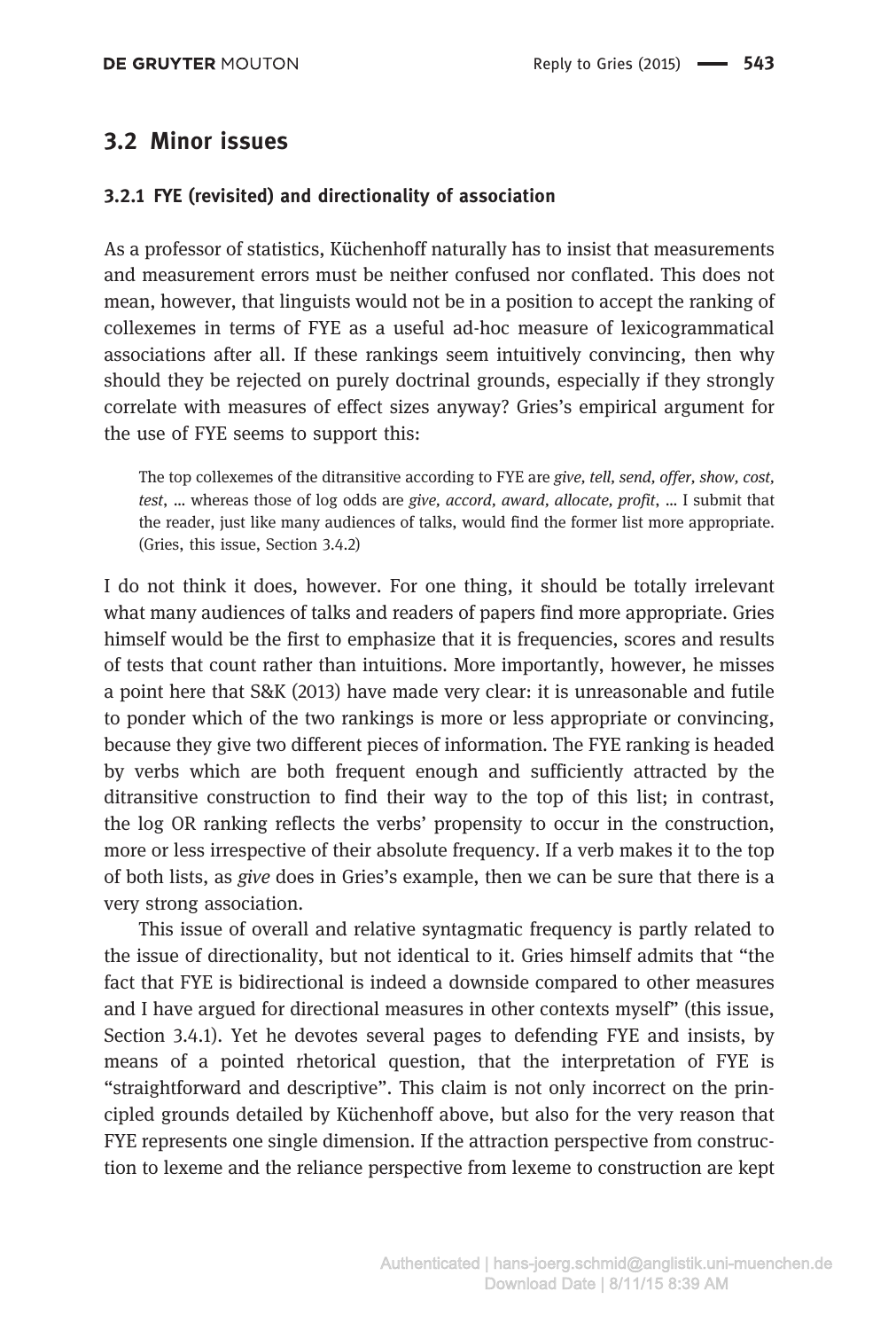apart, more information residing in the data is retained, as Gries also states (this issue, Section 3.4.1). One can assume that this insight has motivated him to include the converse one-directional measures of  $\Delta P_{\text{construction}\rightarrow\text{word}}$  and ΔPword→construction as standard options in his R-scripts for the CA family. Finally, and just for the record: the obvious facts that OR shares the problem of monodimensionality with FYE and that it also requires the notorious cell no. 4 to be filled is emphasized in Schmid and Küchenhoff as many as three times (2013: 555, 557, 573–574), but Gries chooses to ignore this.

#### 3.2.2 Empirical considerations

Gries devotes some pages to defending and extending the statistical analysis of the studies by Gries et al. (2005, 2010), which relate the results of experimental studies to corpus-based attraction measures. Admitting that the design of the studies could have been improved, he shows that for a number of very convincing reasons our re-analysis and its interpretation "can hardly be the answer" (Gries, this issue, Section 3.4.3). They were never supposed to be anyway. The main insight that emerged from our discussion was actually not related to comparing the power of different measures, which Gries aims to take some steps further in his commentary, but to show that the experimental data were not reliable enough to serve as an external benchmark in the first place (S&K 2013: 563; cf. also the note by Granvik and Taimitarha 2014: 293). In view of this, all attempts to come up with ever more sophisticated, multifactorial analyses are basically in vain, since the data on the target variable seem to be flawed. The simple observation alone that the anchor-verb *regard* "is only found at position 11 in the rank list for the experimental data" (S&K 2013: 563) is a sufficient indicator that something is fundamentally wrong with the experiment.

#### 3.2.3 Zeros and the idea of infinitely strong attraction

Gries is of course right: the zeros in the rank lists for collostructional strength measured in terms of p-values, and the corresponding output "Inf" if the negative log is used, have nothing to do with computing power, but were due to limitations of the R-script. Apparently, the revised script published by Gries in 2014 and mentioned in his reply does not produce "0" or "Inf" any more, but is able to output precise scores for much lower, or higher if log-transformed, p-values. This script was not available when we wrote our 2013 paper. It is tempting, then, to let the matter rest and regard the new script as a happy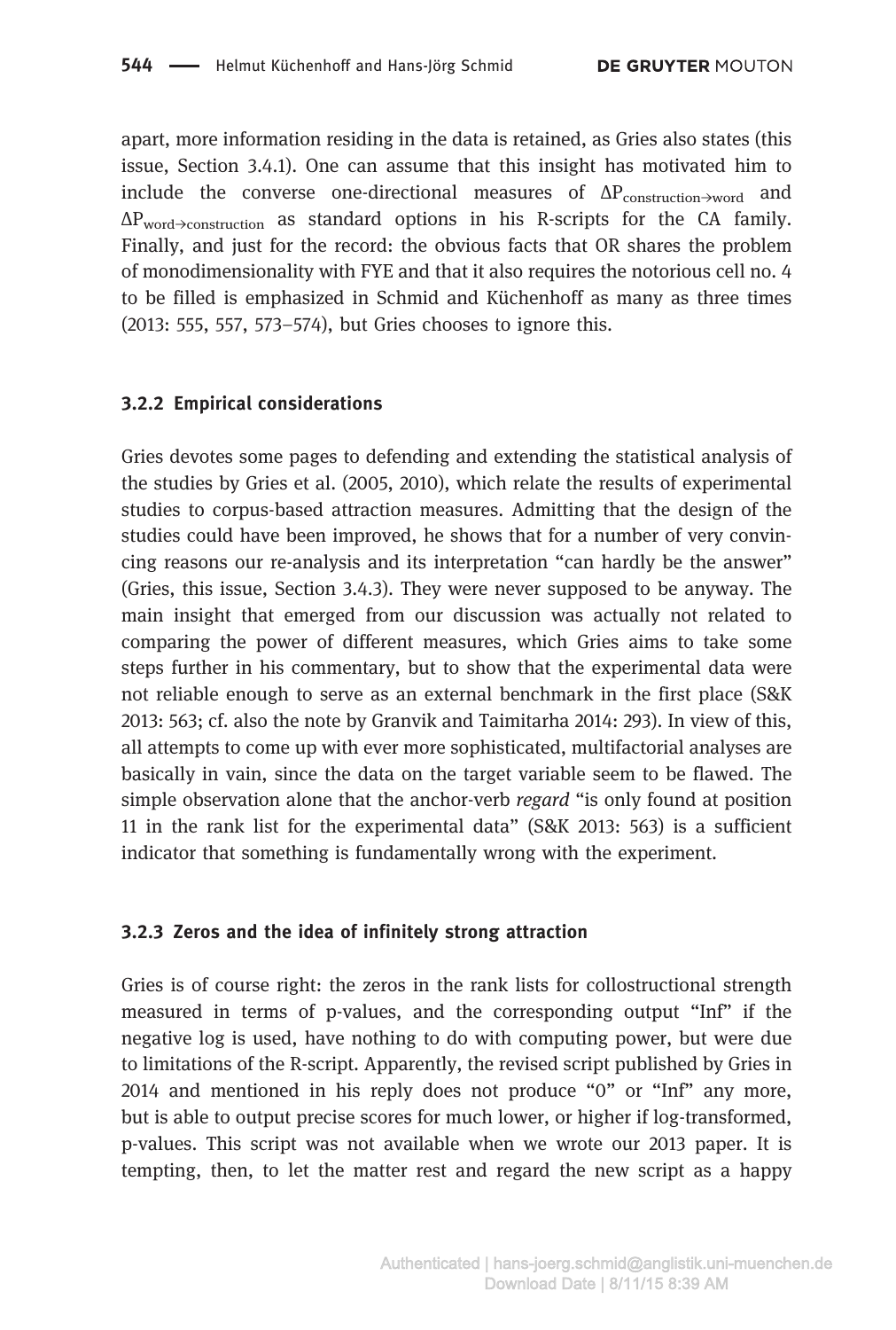ending to the story of zero. However, Gries's discussion of this minor issue has started me thinking about the question what all the zeros/Infs in past applications of CA were supposed to mean.<sup>1</sup> Taking up Küchenhoff's clarification in Section 2 above, what they mean is that there is an infinitely small measurement error concerning the rejection of the null-hypothesis that the given lexemes and constructions are not attracted. The usual interpretation, however, is that the zeros/Infs reflect "an infinitely strong value of collostructional strength" (Hilpert 2014: 397), i.e., some sort of maximum degree of attraction. In hindsight, it turns out that it is extremely difficult to conceptualize this. To me, an infinitely strong degree of attraction could not be reached unless all occurrences of a construction are filled by all occurrences of one lexeme – an unlikely situation that would not require the application of CA anyway. In fact, some papers applying CA have even had several zeros or Infs at the top of rank lists for collostructional strength. Schönefeld (2012), for example, lists bust, mad and wrong with a collostructional strength of 0 for the go-Adj construction, Höche (2012) get and happen for the be going to V construction. Hilpert (2014: 396) lists no fewer than nine adjectives that are infinitely strongly attracted by the it's Adj to V-construction. How can this be conceptualized, if one keeps in mind that all these lexemes compete for co-occurrence in the same construction? The very existence of these zeros and the fact that it was not questioned what they would tell us about strengths of associations in the minds of speakers demonstrate that the implications of using FYE p-values as a measure of collostructional strength were never really considered and that CA somehow lost touch with what it was actually claiming to be a model of. Note that the OR would be "infinity" if and only if a lexeme occurs only in one construction or a construction only occurs with one lexeme.

## 4 Conclusion

In light of the preceding discussion, we would recommend the following gold standard for future investigations in the CA framework: if there is a theoretically sound and practically feasible way of filling cell no. 4, then the OR should be used as a unitary measure of attraction. The choice of construction counted in

<sup>1</sup> A 15-minute search in a moderately well-stocked library unearthed more than half a dozen publications that have one or more references to zero p-values or Inf scores for collostructional strength: Backus and Mos (2012: 171, 180), Hampe (2011, 2014: 225), Hampe and Schönefeld (2012: 134), Hilpert (2014: 396), Schönefeld (2012: 28, 32) and Wulff (2006: 112).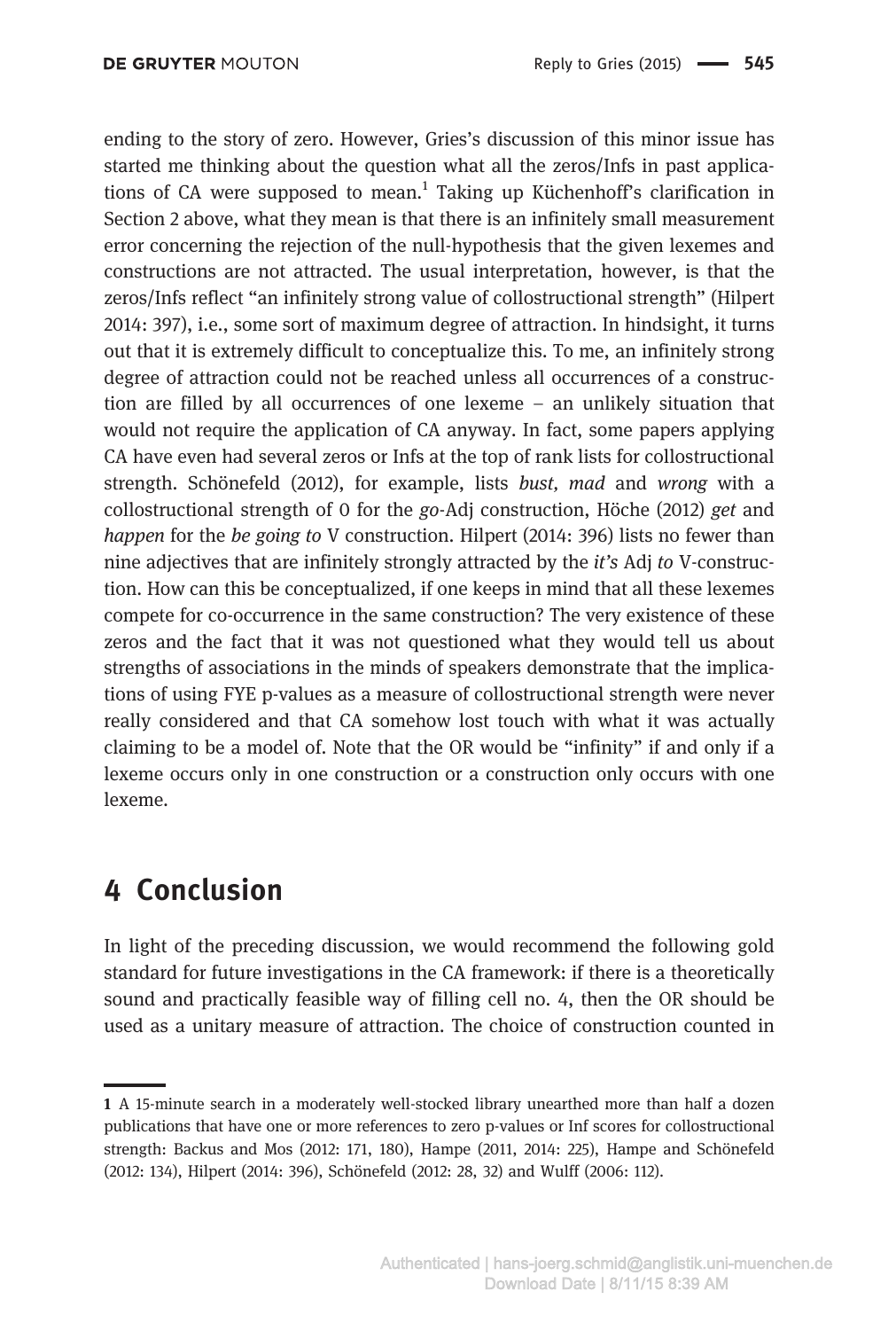order to fill cell no. 4 should always be justified (see Perek 2015: 123 for an example). In addition to OR, attraction and reliance scores should always be reported and interpreted as well to do justice to both directions of associations and avoid missing information available in the data (see Granvik and Taimitarha 2014 for an implementation of this standard). The identification of lexemes that are repelled by a construction (in Stefanowitsch and Gries's sense; see Gries, this issue, Section 3.4.1) is of course also possible by means of the OR, which remains below 1 in cases where the observed co-occurrence frequency is lower than the expected one. If it is impossible to fill cell no. 4, then reliance and attraction scores should be used.

Before we end, it should not go unmentioned that Gries is in agreement with a considerable number of points that S&K (2013) have addressed, among them:

- the recognition that several measures of collostructional strength can in principle be considered
- the fact that FYE values decrease automatically with growing corpus size
- the fact that the size of the score in cell no. 4 has a strong effect on the p-values calculated by the test
- the importance of making justifiable decisions about how to fill cell no. 4
- the fact that it is "definitely useful to explore [CA's] assumptions and power" (Gries, this issue, Section 4).

As pointed out in the introduction, we wrote S&K (2013) with the aim of doing precisely what Gries points out in this quote, namely to explore "theoretical premises, practical problems and cognitive underpinnings". We hope that S&K (2013), Gries's commentary and the present reply may have contributed to a better understanding of the associations between words and constructions. At the end of the day, this kind of progress is the only thing that counts in science.

## References

- Backus, Ad & Maria Mos. 2012. Islands of (im)productivity in corpus data and acceptability judgments: Contrasting two potentiality constructions in Dutch. In Doris Schönefeld (ed.), Converging evidence. Methodological and theoretical issues for linguistic research, 165–192. Amsterdam & Philadelphia: John Benjamins.
- Granvik, Anton & Susanna Taimitarha. 2014. Topic-marking prepositions in Swedish: A corpusbased analysis of adpositional synonymy. Nordic Journal of Linguistics 37. 257–296.
- Gries, Stefan Th. 2012. Frequencies, probabilities, association measures in usage-/exemplarbased linguistics: Some necessary clarifications. Studies in Language 36. 477–510.